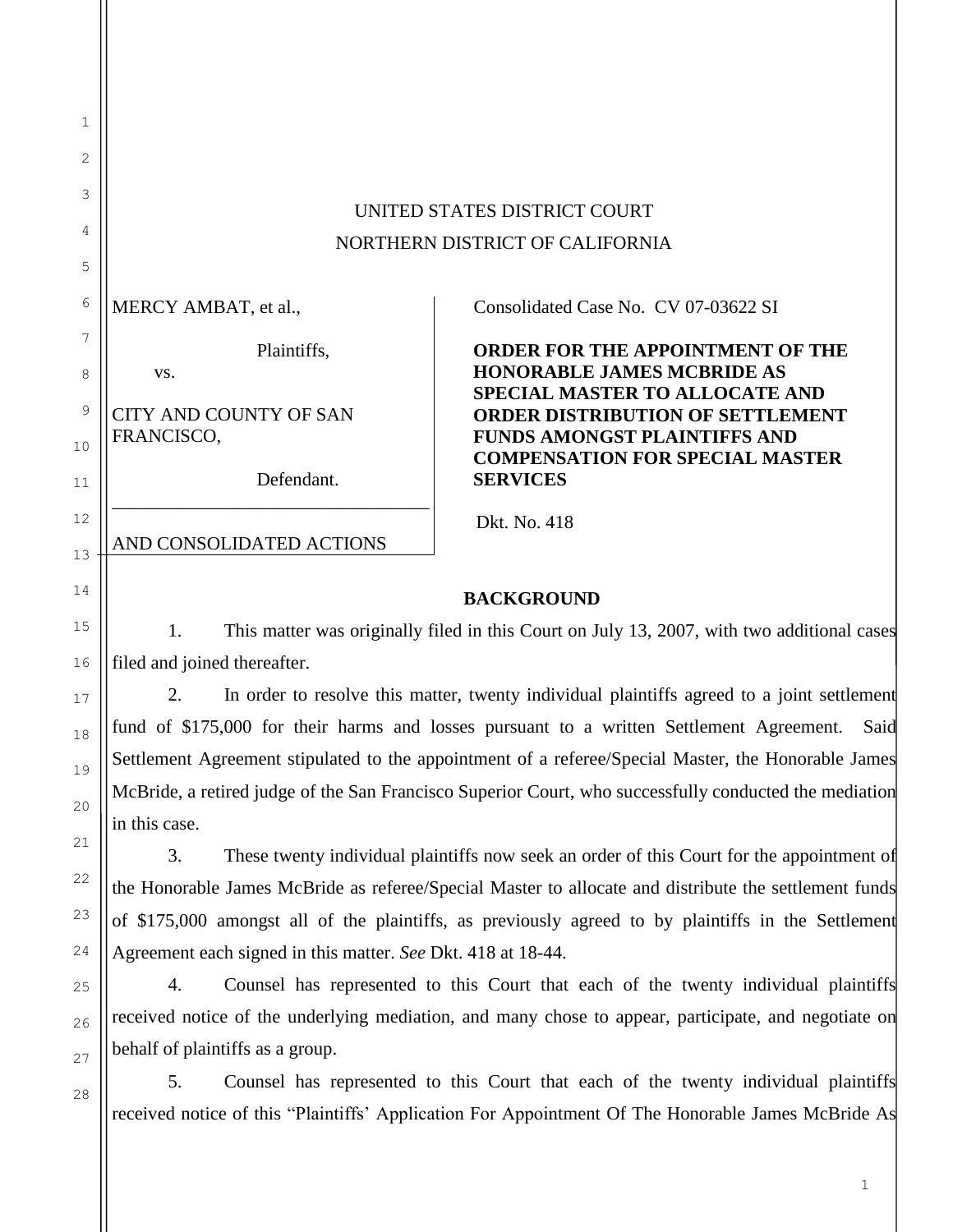Referee/Special Master To Allocate And Distribute Settlement Funds Amongst Plaintiffs And Order" by email and/or by U.S. Mail with the opportunity to appear and contest this ruling.

6. Counsel has represented to this Court that the Settlement Agreement set out a specific procedure for each of the plaintiffs to make a presentation to Judge McBride as to the individual harms each suffered in relation to this case. Counsel further represented to this Court that only those plaintiffs claiming an extraordinary award need file an application for such relief with Judge McBride.

## **DISCUSSION**

7. The application here is made for the appointment of Judge McBride as a Special Master pursuant to the stipulation of the parties. Fed. R. Civ. P. 53(a)(1)(A). It is done specifically as discussed and agreed to by the Plaintiff's Committee at the underlying mediation, and as agreed to in writing by all plaintiffs. The Court finds that by this application plaintiffs have complied with the requirements of Rule 53 of the Federal Rules of Civil Procedure.

8. The Court finds that the a resolution of the allocation between plaintiffs can most efficiently and economically be done by the appointment of a Special Master and that Judge McBride has a unique insight into the claims and defenses, as well as the facts of this case.

9. The court finds that Judge McBride is qualified as a Special Master for the purpose the distribution of the \$175,000 in settlement proceeds, and that Judge McBride has demonstrated all the necessary qualifications for said position. The Court does not observe grounds for the disqualification of Judge McBride. Fed. R. Civ. P. 53(a)(2).

10. The parties have stipulated that all claims will settle jointly from the amount of \$175,000. 11. Pursuant to the Settlement Agreement, Judge McBride shall offer each plaintiff the opportunity to present information and testimony under penalty of perjury specific to his or her claim for an extraordinary award of damages due to special harms suffered by that plaintiff. Plaintiffs have 30 days to submit their claim forms and affidavits. Judge McBride shall consider each of the claims of harm in relation to the overall amount available, and prepare and make a final determination of the allocation of the settlement amount among the plaintiffs, with final distribution from the "Attorney Trust Account for Lawrence D. Murray" to be made in accordance with that determination.

12. The testimony of the plaintiffs will be in the form of declarations under penalty of perjury, without live testimony, in order to keep the expense to a minimum. Live testimony shall be permitted only where the Special Master feels the need for live testimony to understand the submission of a particular plaintiff.